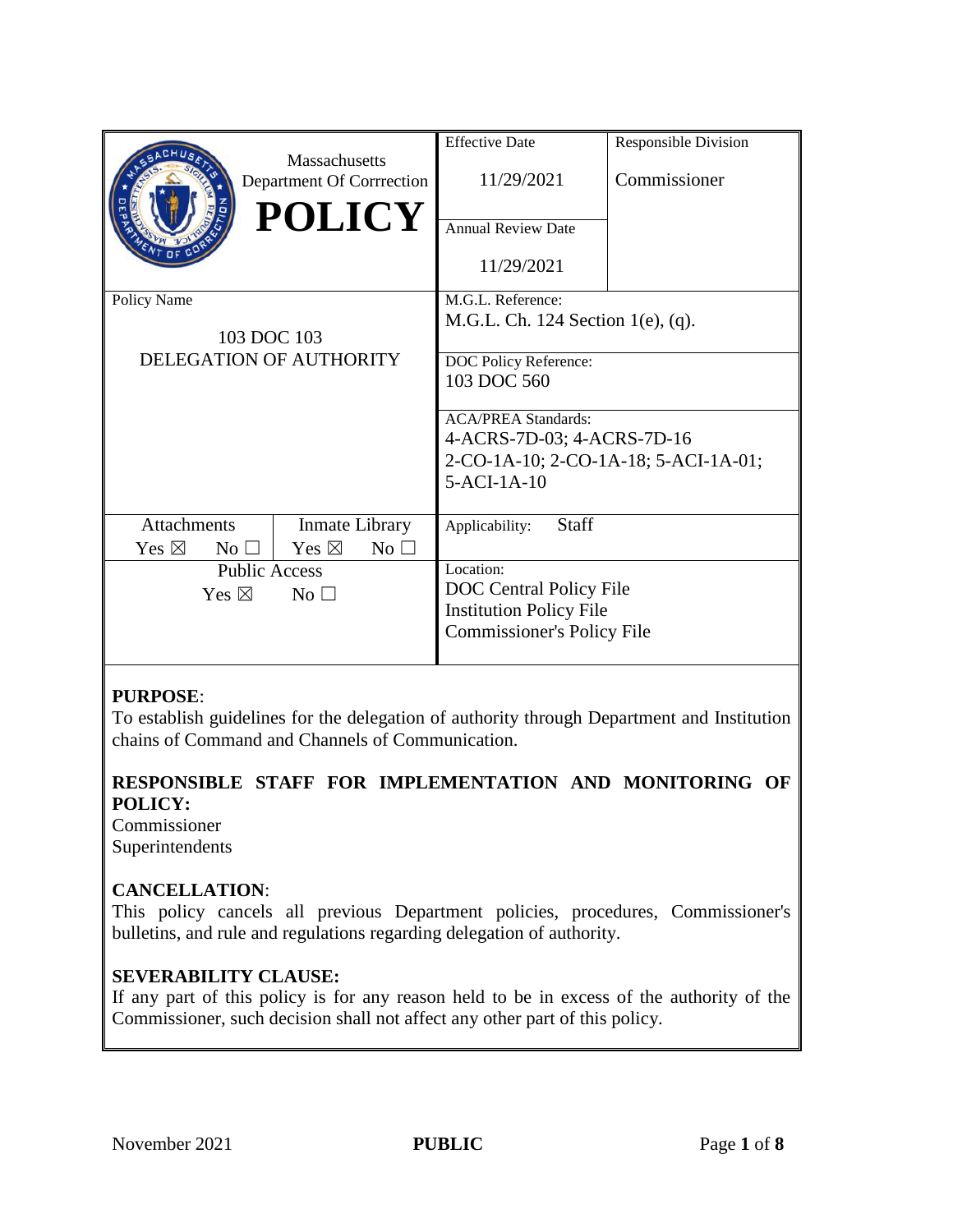## **TABLE OF CONTENTS**

| 103.01 Chain of Command                        |   |
|------------------------------------------------|---|
| 103.02 Central Office Chain of Command         |   |
| 103.03 Channels of Communication               | 6 |
| 103.04 Procedures for Extraordinary Situations |   |

# **ATTACHMENTS**

| Attachment #1 | Table of Organization (not on Intranet/PowerDMS) |  |
|---------------|--------------------------------------------------|--|
|               |                                                  |  |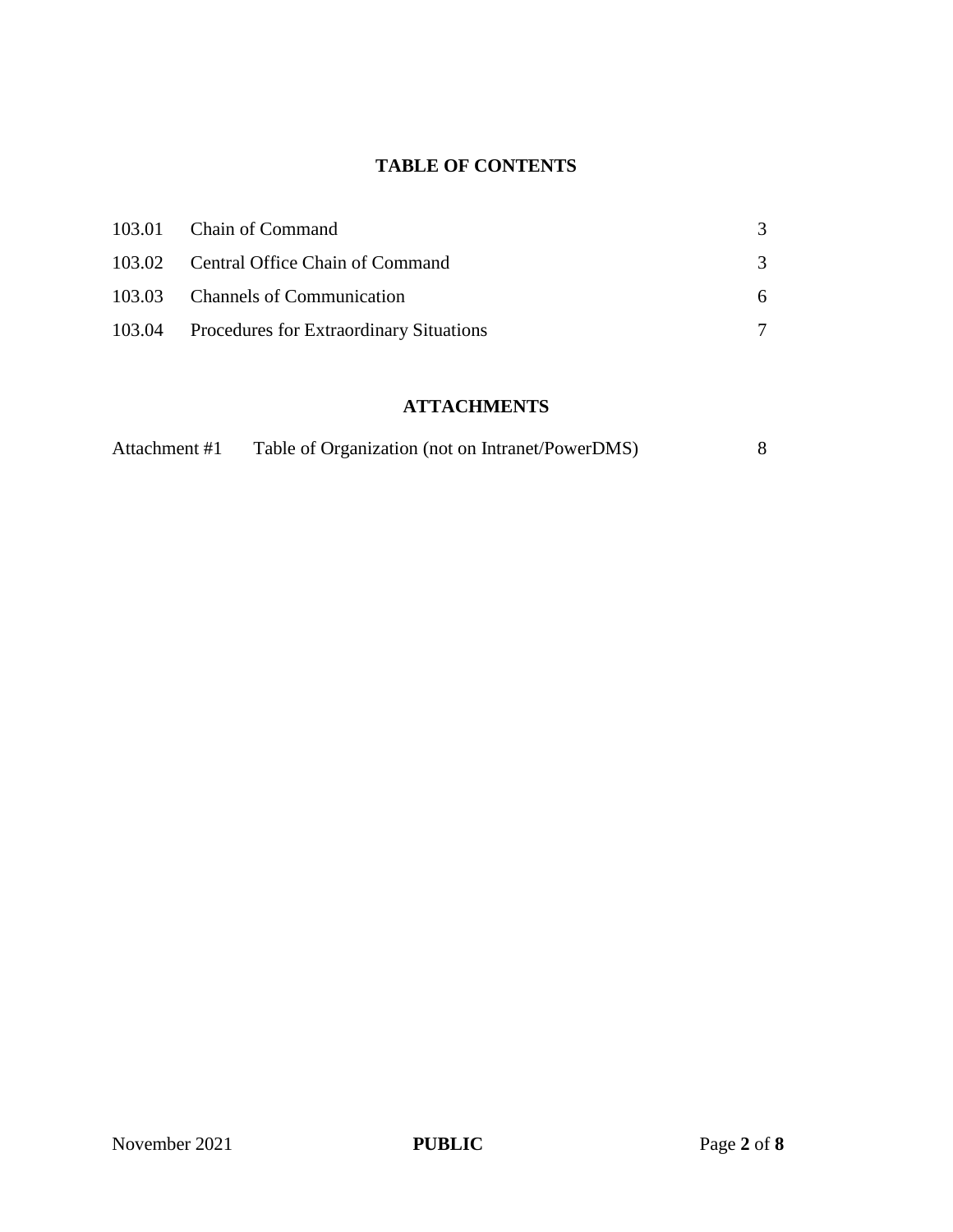## **103.01 CHAIN OF COMMAND**

- 1. The Department of Correction (DOC) shall have clear and precise policy regarding the delegation of authority within the Department which shall be reflected through the:
	- a. Departmental organization chart, which illustrates the chain of command.
	- b. Position title with written responsibilities as determined by the Commissioner or his/her/their designee.
	- c. Person in charge of the DOC in the absence of the Commissioner or Deputy Commissioners.
- 2. Each institution superintendent shall have clear and precise written policy and procedure, which establishes and describes the institutions' chain of command. Such written policy and procedure should:
	- a. Establish by position title, the authority and responsibility for all administrative sub-units and functional components within the institution.
	- b. Establish and describe in descending order overall authority and responsibility for the entire correctional institution, its operation, programs and services (i.e., the person in charge in the absence of the superintendent).

## **103.02 CENTRAL OFFICE CHAIN OF COMMAND**

The chain of command is reflected in the DOC's organizational chart, (see Attachment #1). In the absence of the Commissioner, the Deputy Commissioners shall be in charge of the DOC. In the absence of the Commissioner and Deputy Commissioners, the Commissioner shall designate a member of Executive Staff to be in charge of the DOC in an acting capacity.

- 1. **Commissioner** Staff reporting directly to the commissioner shall include but not be limited to:
	- a. Deputy Commissioner of Field Services
	- b. Deputy Commissioner of Prison Division
	- c. Deputy Commissioner of Administration
	- d. Deputy Commissioner of Clinical Services and Reentry
	- e. Deputy Commissioner of Career and Professional Development
	- f. Executive Director of Research and Planning
	- g. General Counsel
	- h. Administrative Director
	- i. Immediate support staff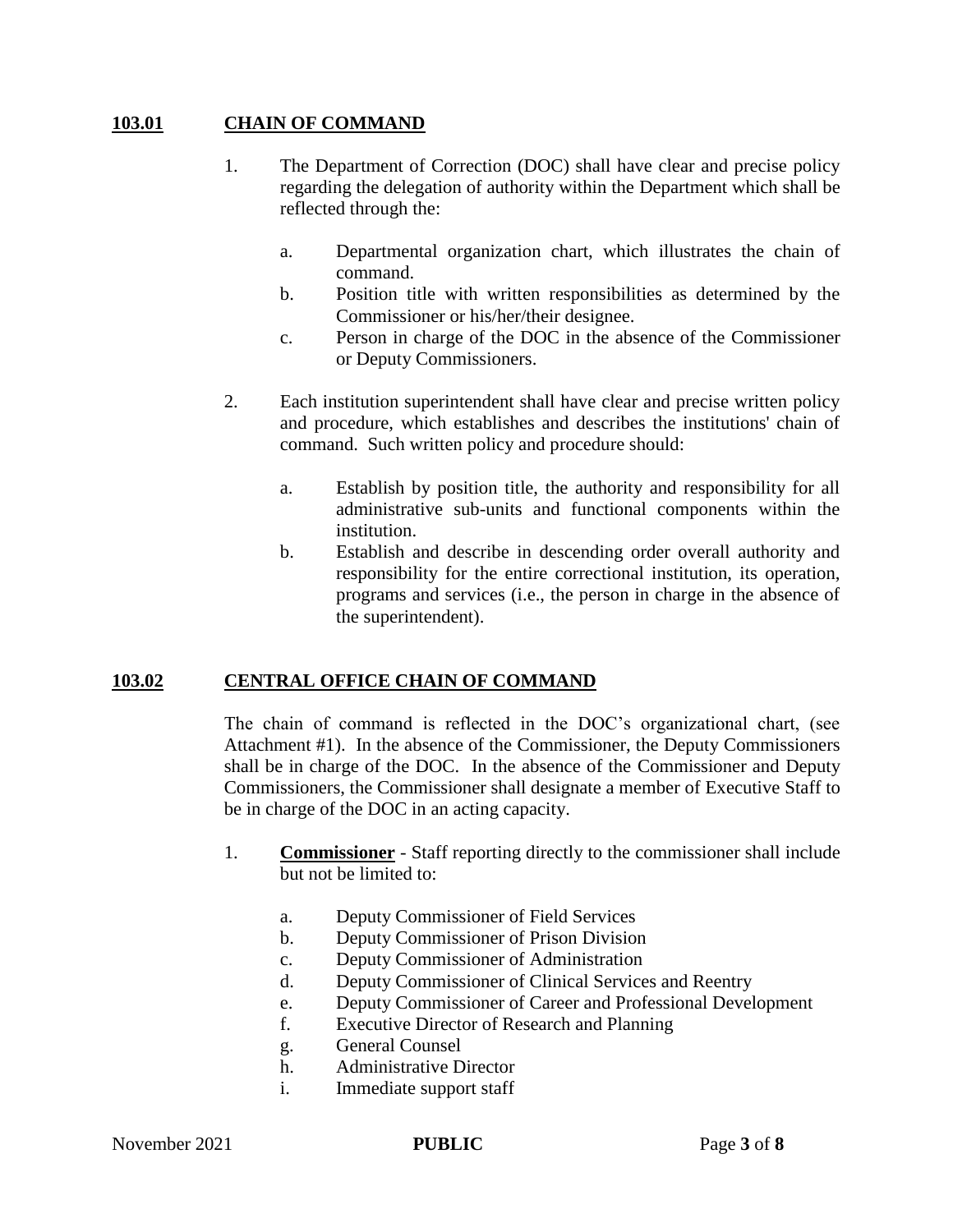- 2. **Deputy Commissioner of Field Services** Staff reporting directly to the Deputy Commissioner shall include but not be limited to:
	- a. Assistant Deputy Commissioner of Field Services
	- b. Immediate Support Staff
- 3. **Deputy Commissioner of the Prison Division** Staff reporting directly to the Deputy Commissioner shall include but not be limited to:
	- a. Two Assistant Deputy Commissioners (Northern and Southern sector).
	- b. Director of the Central Inmate Disciplinary Unit
	- c. Director of Communications and Administrative Resolution
	- d. Director of Legislative Affairs
	- e. Executive Assistant
	- f. Immediate support staff
- 4. **Deputy Commissioner of Administration** Staff reporting directly to the Deputy Commissioner shall include but not be limited to:
	- a. Executive Director of Administrative Services
	- b. Director of Resource Management
	- c. Director of Industries
	- d. Executive Director of Human Resources
	- e. Director of Food Services
	- f. Executive Assistant
	- g. Immediate support staff
- 5. **Deputy Commissioner of Clinical Services and Reentry** Staff reporting directly to the Deputy Commissioner shall include but not be limited to:
	- a. Assistant Deputy Commissioner of Reentry
	- b. Assistant Deputy Commissioner of Clinical Services
	- c. Director of Special Programs
	- d. Executive Assistant
- 6. **Deputy Commissioner of Career and Professional Development** Staff reporting directly to the Deputy Commissioner shall include but not be limited to:
	- a. Director of Staff Development/Equal Opportunity and Diversity
	- b. Director of Policy Development and Compliance Unit
	- c. Director of Employee Assistance and Services Unit
	- d. Chief of PREA Audits, Investigations and Operations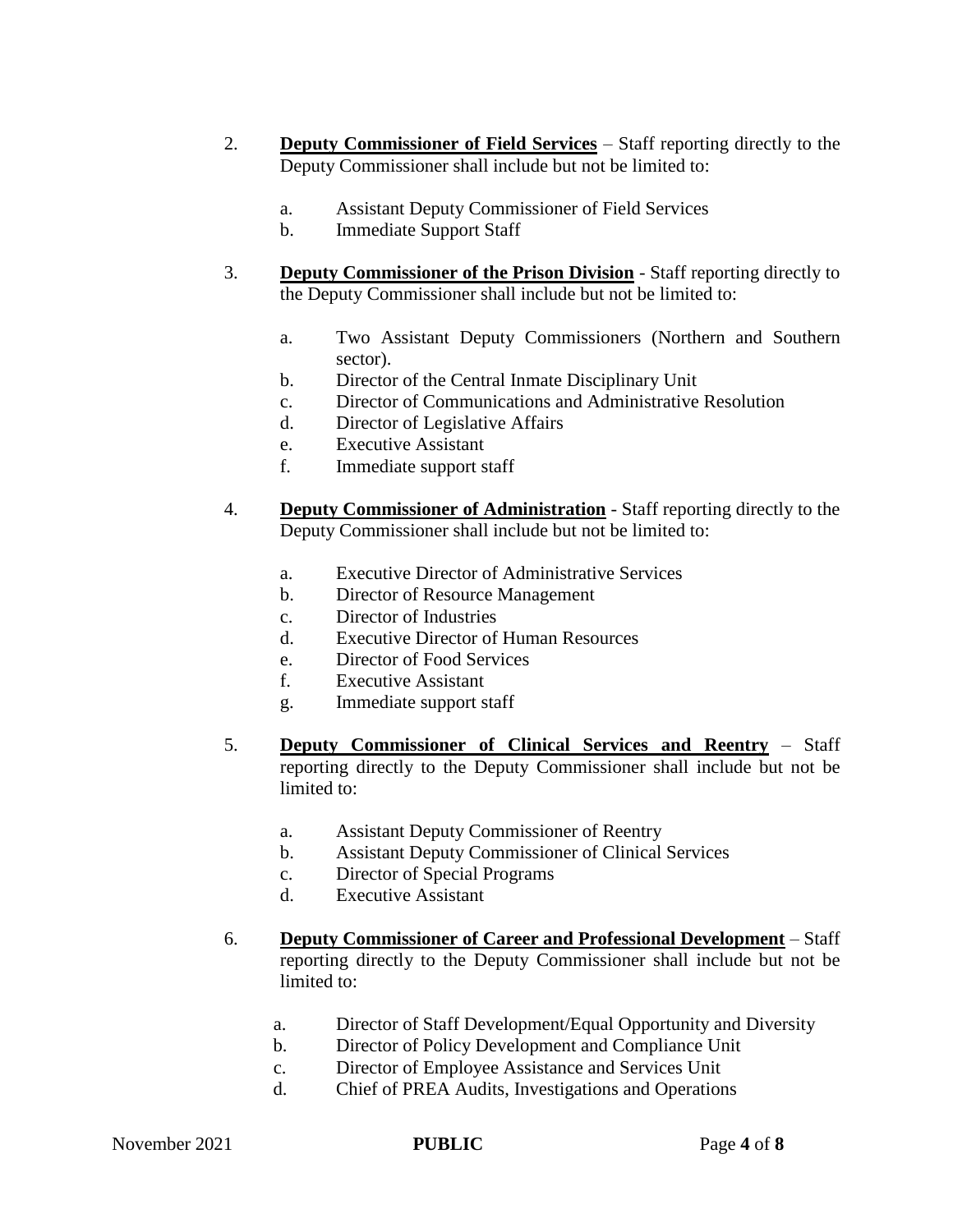- e. Executive Assistant
- f. Immediate support staff
- 7. **General Counsel** Duties include but are not limited to, the management of:
	- a. Litigation
	- b. House counsel
	- c. CMR's/policies
	- d. Bridgewater legal services
	- e. Treatment Center legal services
- 8. **Executive Director of Strategic Planning and Research**  Staff reporting directly to the Executive Director shall include but not be limited to:
	- a. Grants Manager
	- b. Deputy Director of Research and Planning
	- c. Director of Data Analytics Unit
	- d. Immediate support staff
- 9. **Administrative Director** Staff reporting directly to the Administrative Director shall include but not be limited to:
	- a. Commissioner and each Deputy Commissioner's immediate support staff
- 10. **Assistant Deputy Commissioner of Northern Sector Facilities** The northern facilities consist of:
	- a. North Central Correctional Institution
	- b. MCI Concord
	- c. MCI Shirley
	- d. MCI Framingham
	- e. Souza-Baranowski Correctional Center
	- f. Northeastern Correctional Center
- 11. **Assistant Deputy Commissioner of Southern Sector Facilities** The southern facilities consist of:
	- a. MCI Cedar Junction
	- b. MCI Norfolk
	- c. Pondville Correctional Center
	- d. Old Colony Correctional Center
	- e. Massachusetts Treatment Center
	- f. Bridgewater State Hospital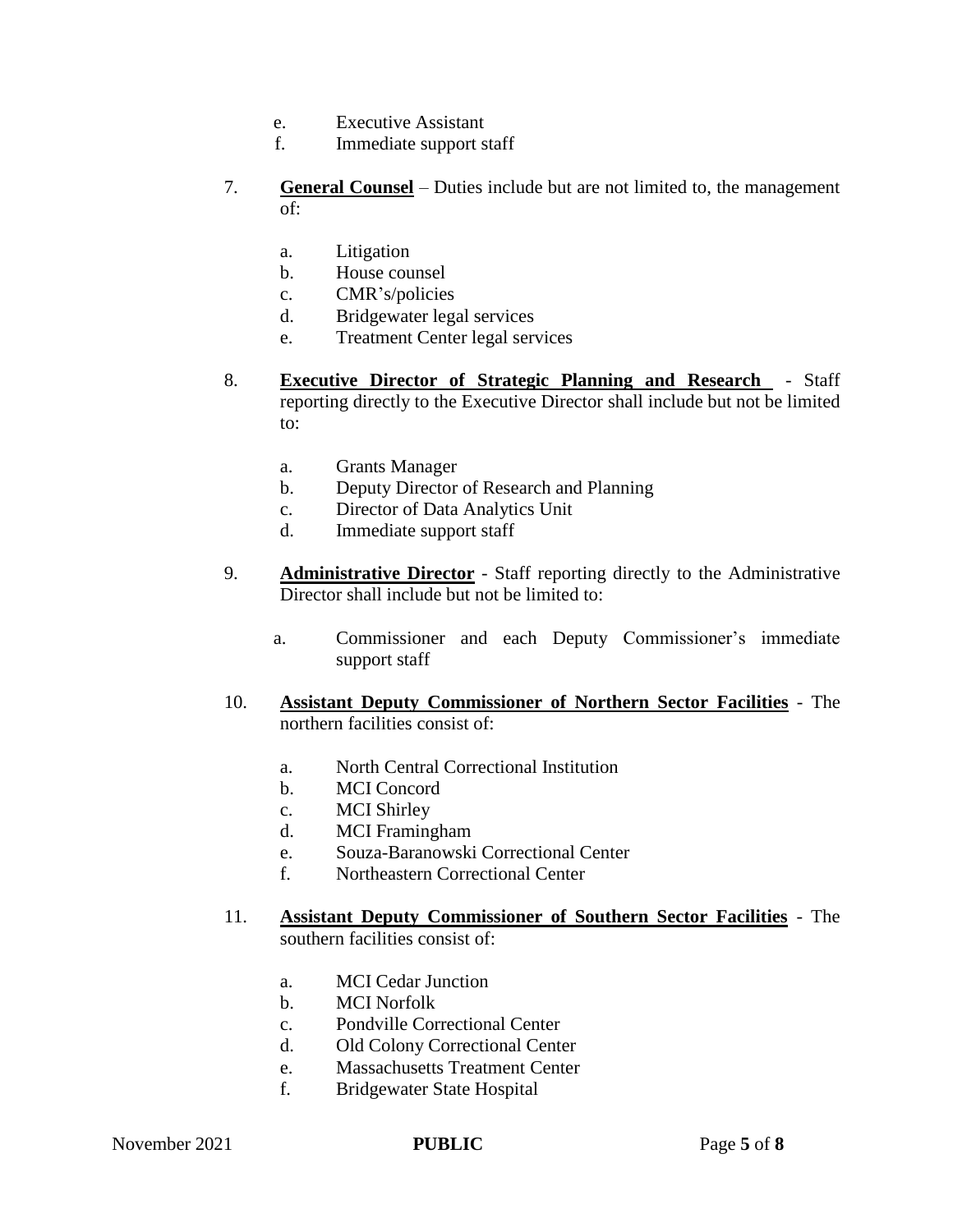- g. Massachusetts Alcohol and Substance Abuse Center at Plymouth
- h. Boston Pre-Release
- i. Lemuel Shattuck Hospital
- 12. **Assistant Deputy Commissioner of Reentry** Staff reporting directly to the Assistant Deputy Commissioner should include but not be limited to:
	- a. Director of Classification
	- b. Director of Central Date Computation Unit
	- c. Director of Victim Services Unit
	- d. Director of Program Services Division
	- e. Director of Education Division
	- f. Director of Reentry Services Division
- 13. **Assistant Deputy Commissioner of Clinical Services** Staff reporting directly to the Assistant Deputy Commissioner should include but not be limited to:
	- a. Director of Clinical Services
	- b. Director of Behavioral Health
	- c. Director of Contract Compliance
	- d. Director of Recovery Pathfinder Program
- 14. **Assistant Deputy Commissioner of Field Services** Staff reporting directly to the Assistant Deputy Commissioner shall include but not be limited to:
	- a. Chief of Investigative Services
	- b. Chief of Internal Affairs
	- c. Director of Operational Services
	- d. Director of Community Work Crew Central Division
	- e. Immediate Support Staff

#### **103.03 CHANNELS OF COMMUNICATION**

All units/divisions and correctional institutions shall have organizational charts, which reflect the channels of communication. All communications are to be complete and timely and generally follow the chain of command as set forth.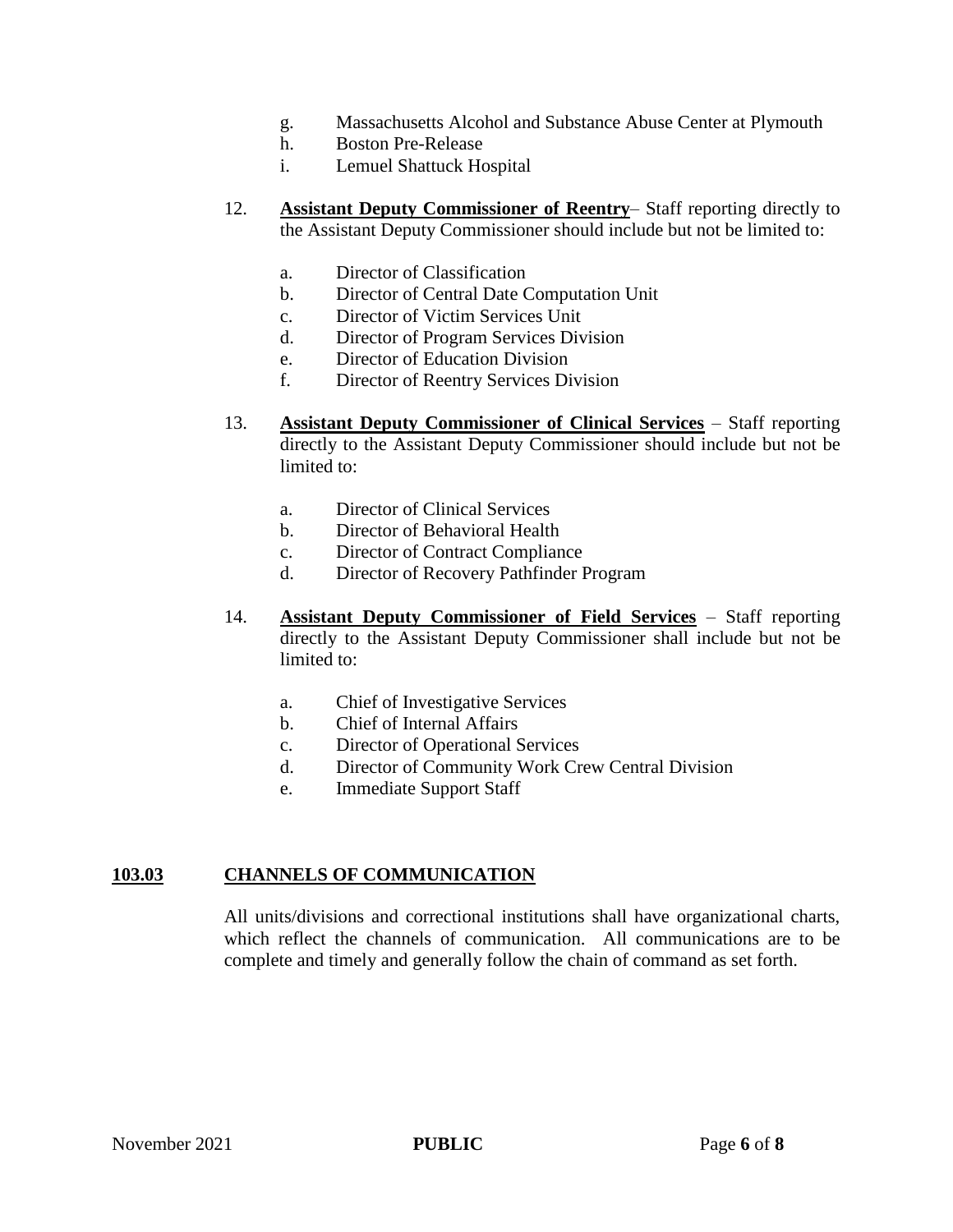#### **103.04 PROCEDURES FOR EMERGENCY OR EXTRAORDINARY SITUATIONS**

Each institution superintendent shall have written procedures describing the chain of command and channels of communication for emergencies or extraordinary situations. At a minimum, such procedures should generally describe exceptions to the normal chain of command and channels of communication when "Institution Reaction Plans" pursuant to 103 DOC 560, *Disorder Management* are in effect. In addition, such procedures should describe any additions or exceptions to the institution's chain of command or channels of communication as a result of institution and/or Department Duty Officer Systems.